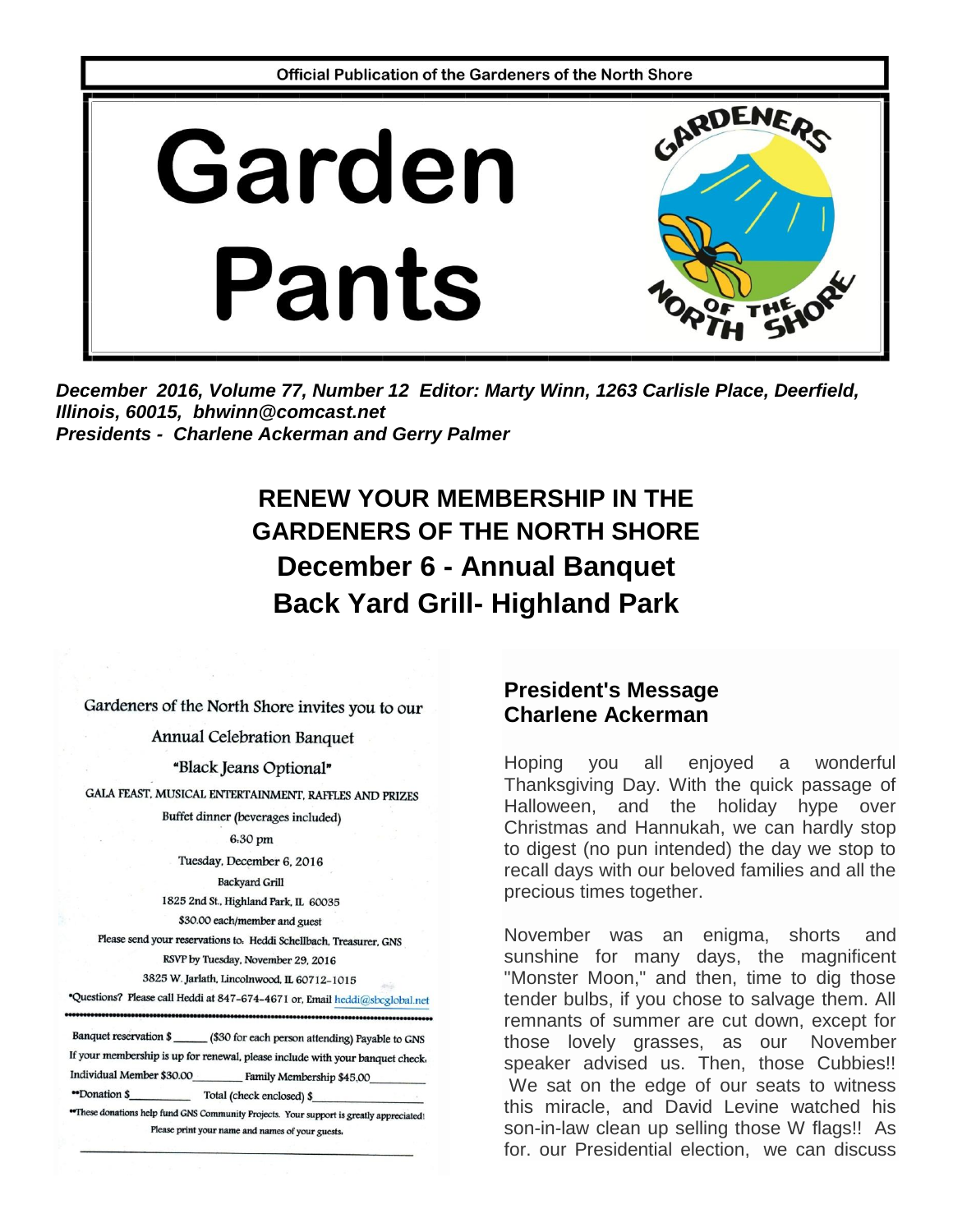at our party on December 6th, or just drink a lot of wine, provided by your club. Your call.....

Make sure you have reserved a place for our Annual Banquet Mail your check to Heddi, and email me at:. [charleneackerman](javascript:window.top.ZmObjectManager.__doClickObject(document.getElementById(%22OBJ_PREFIX_DWT5010_com_zimbra_email%22));) [@comcast.net.](javascript:window.top.ZmObjectManager.__doClickObject(document.getElementById(%22OBJ_PREFIX_DWT5010_com_zimbra_email%22));) We have obtained wonderful raffle prizes and a delightful musician, Martin Lopez will entertain us with some fun musical tunes on his violin! Please join us on December 6th, pay your membership dues and registration fee a Bring some single dollar bills for a chance to outbid your colleagues. Merilee Novinson and David Levine are reinventing the raffle process.

### **Review of Programs for 2016**

- April Sharon Yiesla Hydrangeas are Hot
- May Dori Flerlage Vegetables Garden walk - Three Spring Gardens Novinson, Sternal and Schulman
- June Leigh Stewart Restoration of Brushwood Garden at Ryerson Woods
- July Kris Jarasntoski Tour of the new Learning Center at the CBG
- August Potluck Dinner at the Novinson Home Flower Show at the CBG Outing at Ball Seed Company
- September Theresa Cichoki Gardening for **Pollinators**
- October Don Carmichael Gardens on Your Roof
- November Carol Cichorski Winter Interest in Your Garden

This is what we have so far for 2017 (by Karen Finerman). Do you have any suggestions for October and November

April - Sharon Yiesla - Beneficial insects May - Jeanne Nolan - Vegetable gardening June - Theresa Cichocki - TBA July - Karen Finerman - TBA August - Picnic at a member's house

September - Jill Selinger - Bulbs Oct and Nov.- TBA

#### **Renew your Membership in the Gardeners of the North Shore**

Dues - \$30 for one, \$45 for a couple . Send your money to Heddi Schellbach If you paid your 2016 dues after August 1, you are paid up for 2017

Joining a committee helps you get to know other members even better. Select one of the following committees. Send your choice to Charlene Ackerman or Gerry Palmer.

Banquet Garden Walk Refreshments Garden Show and Sale Field Trips **Newsletter** Membership **Publicity** Programs

#### **Proposed Slate of Board of Directors for 2017 Vote will be taken at the dinner on Dec 6th**

Co-Presidents:. Charlene Ackerman, Gerry Palmer. Secretary: Carol Sternal. Treasurer: Heddi Schellbach. Membership: David Levine. Garden Pants Editor: Marty Winn. Directors: Alan Champ, Stephanie Girardi. (Garden Show Chairperson), Sam Solomon.

### **Refreshments**

Thanks to Kathy Feldheim for bringing snacks to the November meeting.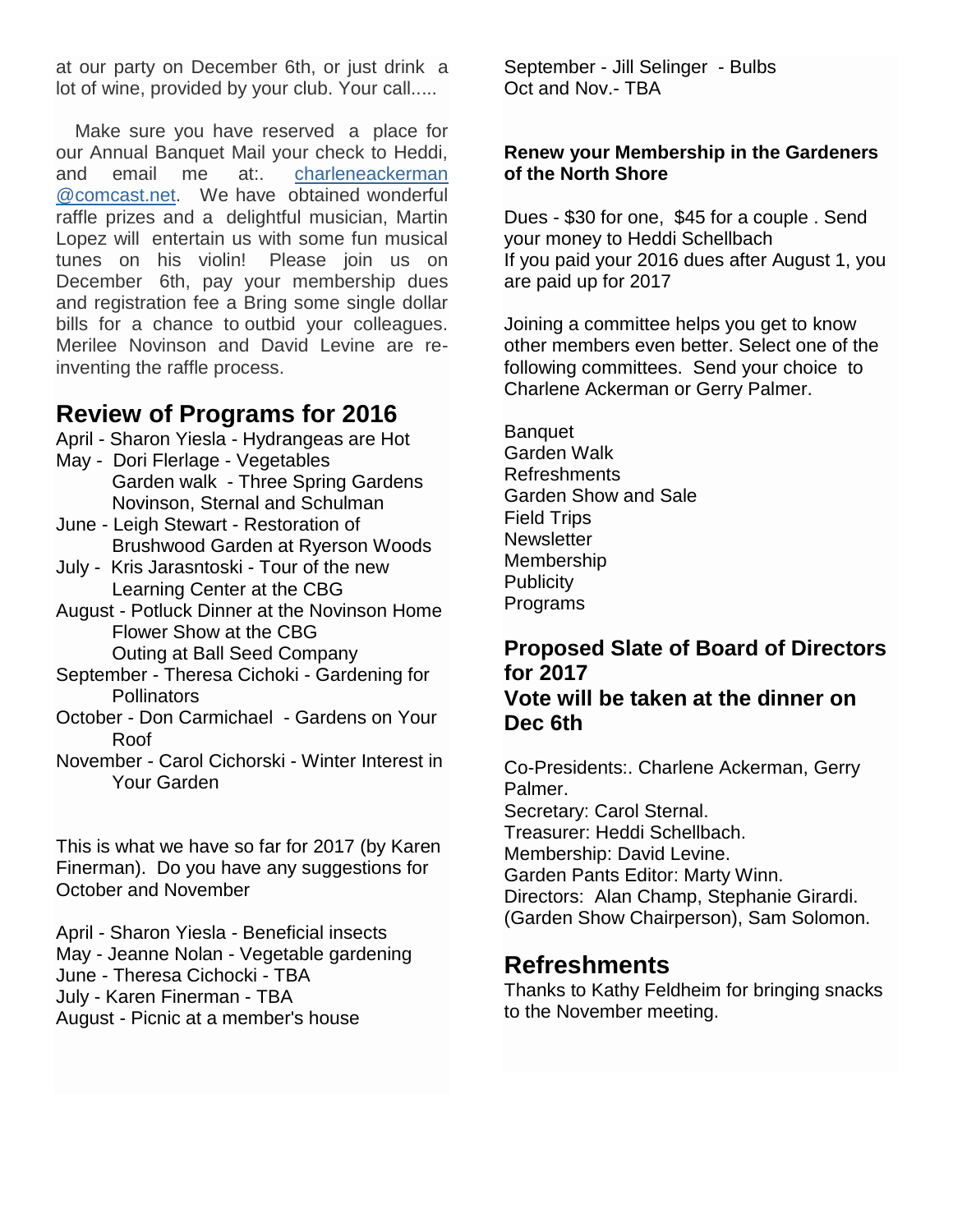## **GARDEN PANTS GALLERY Photos by Roy and Holly Bollhofer (first 4) and Dorothy Szczepaniak (last)**



**Rose - Peace and Love**



 **Niagara Falls**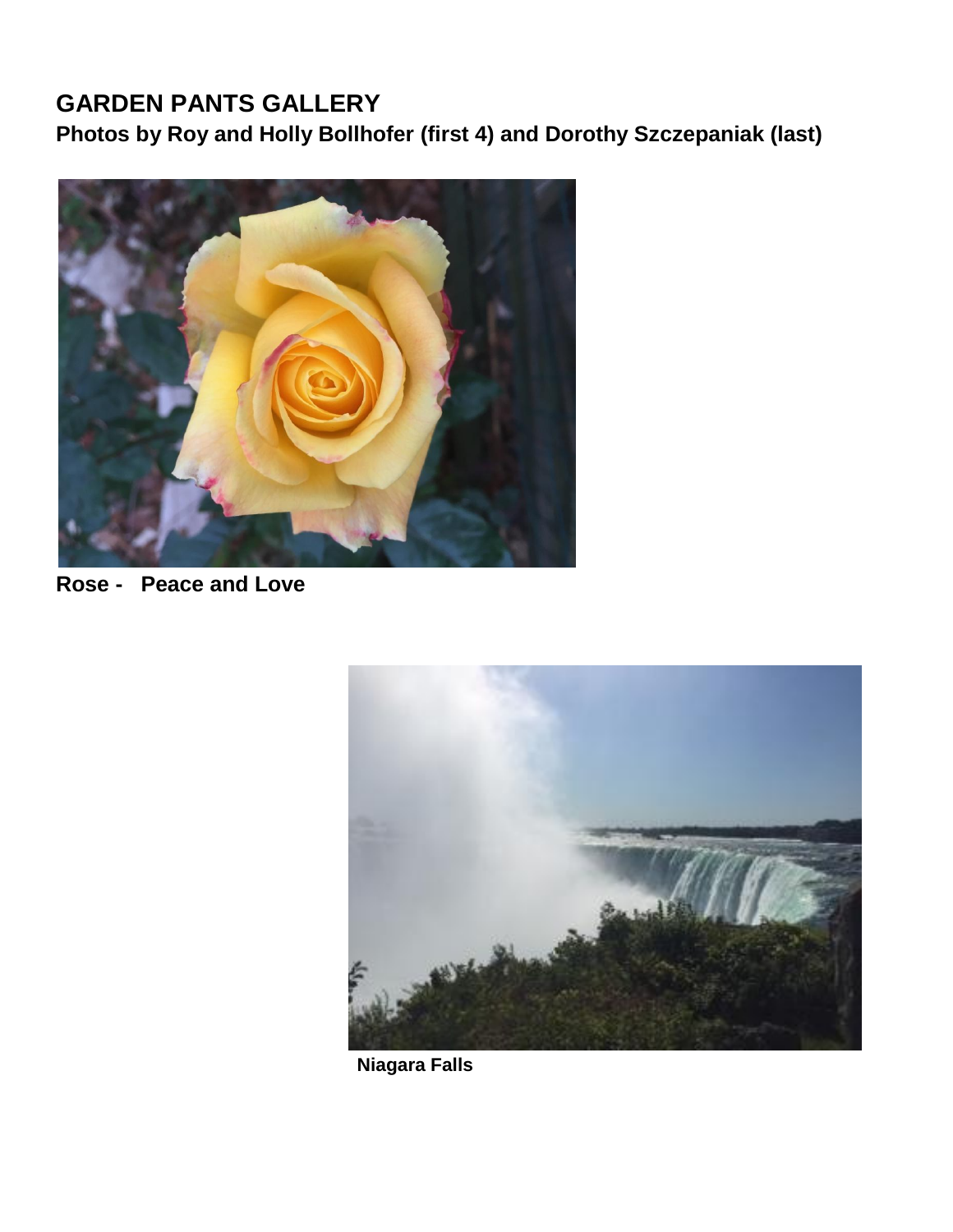





**Backyard fall color (Dorothy Szcepaniak)**